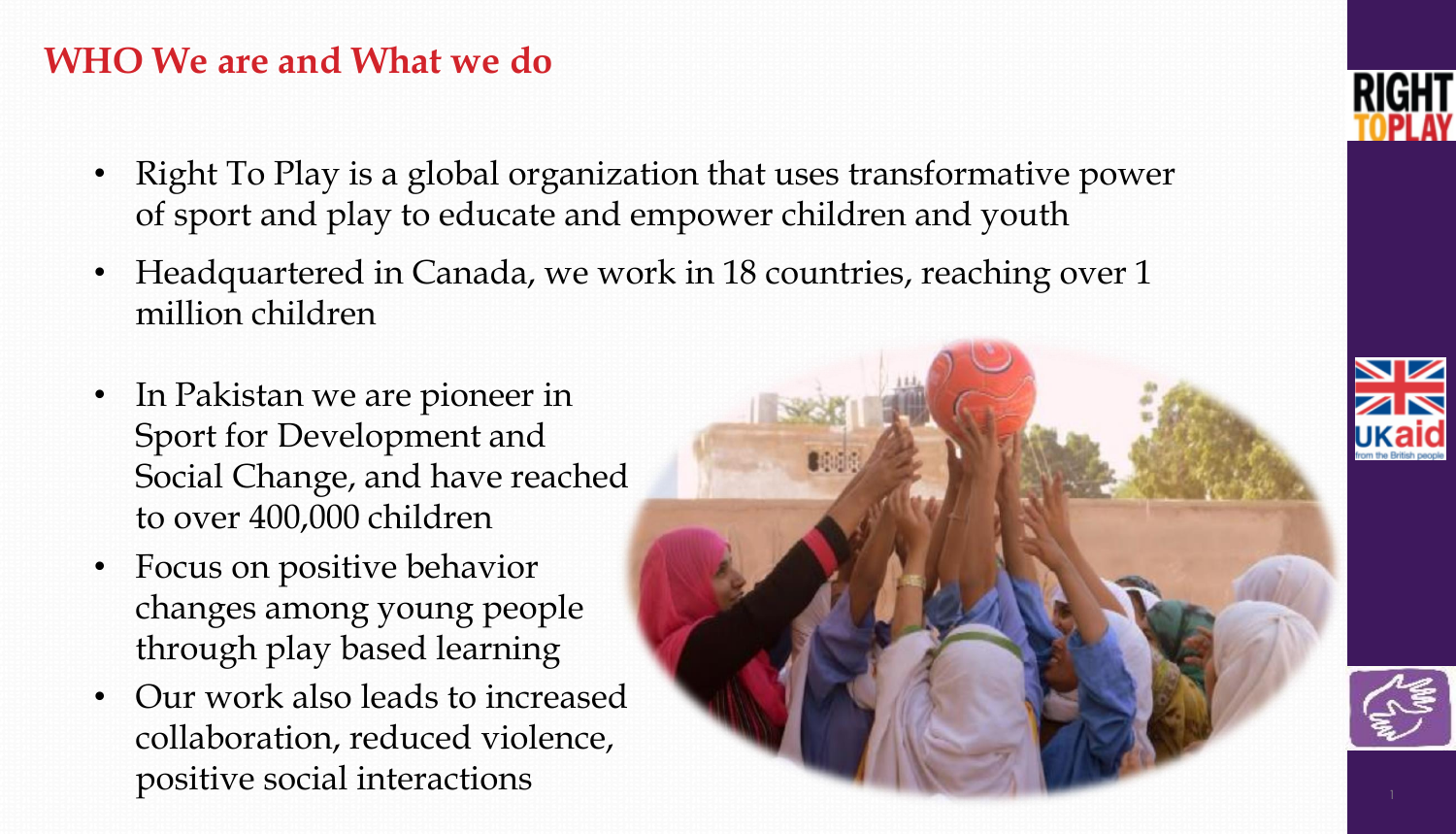### **WHY working on VAWG is important in Pakistan**

Because: women in Pakistan are marginalized, have little choices of their own, are suppressed easily, and are usually unable to take action against such behavior due to ingrained social norms

62% out-ofschool children are GIRLS

> Over 50% of females never attended any school

**Gender Inequality Index Ranked 143 (out of 144)**

**In last 10 years, Pakistan has been ranked in lowest 5**

As many as 90 % women in Pakistan have experienced domestic violence at least once in life.

Over 95% women in 17 (out of 272) constitutes did not cast vote in last General **Elections** 

In one particular constituency, only 1 woman exercised

her right to vote (among 138,910 registered female voters)

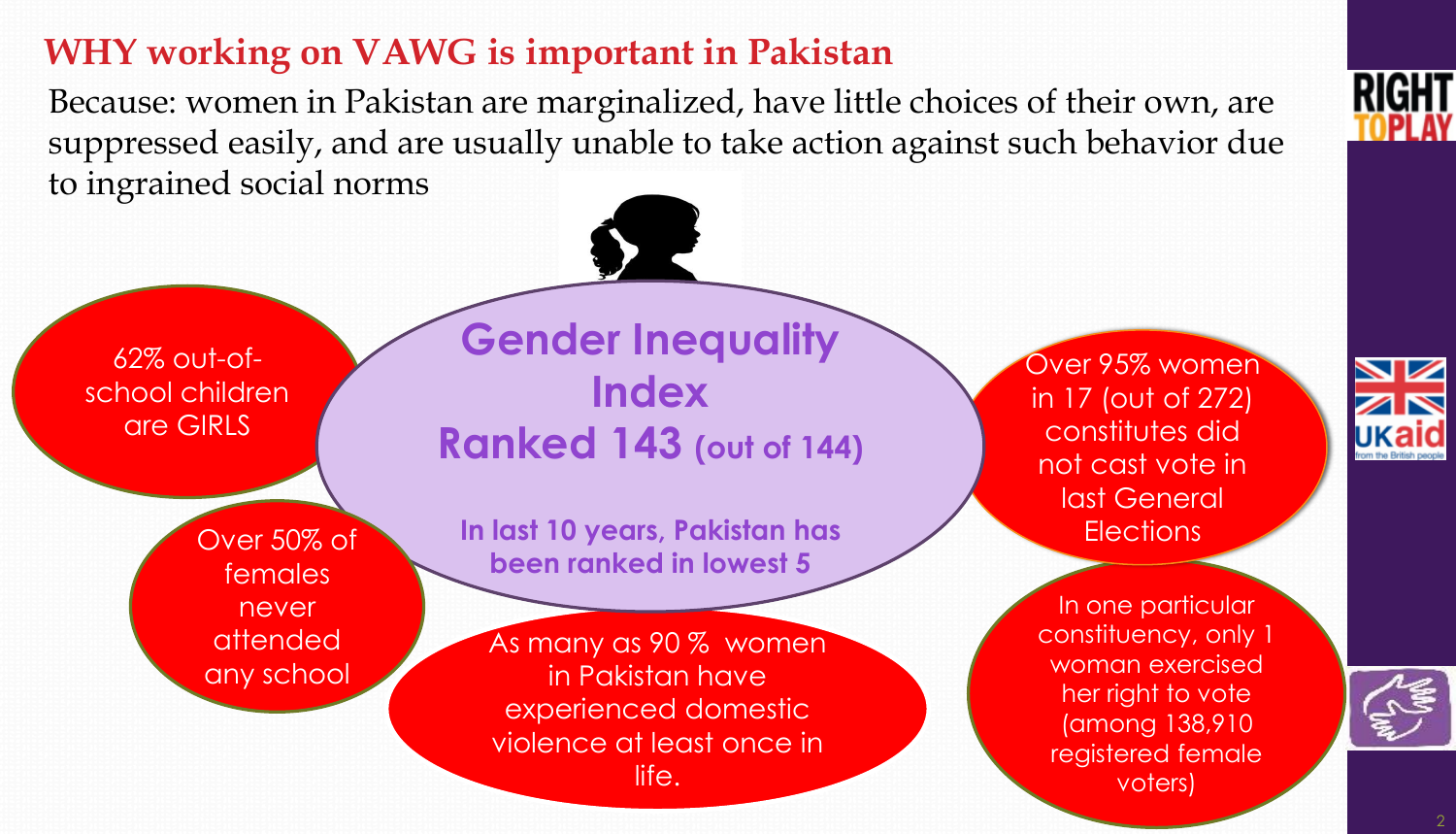### **Preventing VAWG through Sports and Play, Hyderabad HOW does this program works**

### Experiential Approach to Behavior Change: Regular Learning Activities





Experiential, Structured, Age-specific, followed by three step discussion





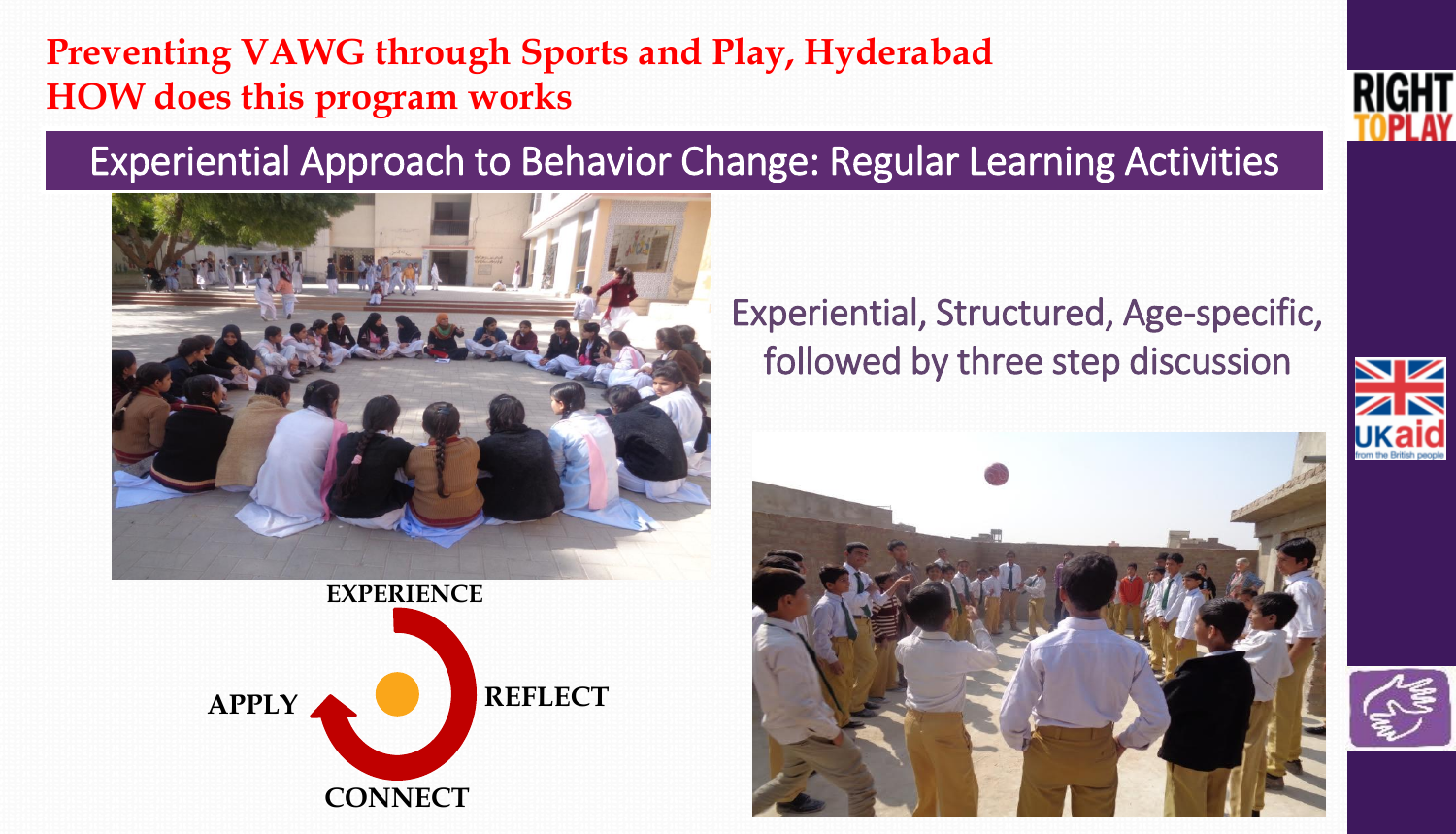### **Intervention Activities and Link with Research Component**

- Regular Play Based Learning Activities
- Play Days (Dignity Day, Peace Day, Women's Day)
- Thematic sport tournaments (stop violence, fair play, friendship equality)
- Capacity Building of Teachers and Govt. Officials
- Parental/Community Engagement: rehabilitation of play spaces, parental participation in Play Days, Civil Society Organization trainings
- Empowering of community young girls and boys to become Coaches
- Nurturing young girls and boys as Junior Leaders

The program is based on the hypothesis that these interventions will bring positive attitudinal and behavioral changes among girls and boys and lead towards reduced violence. RTP does the interventions and Agha Khan University collects systematic data to test the hypothesis





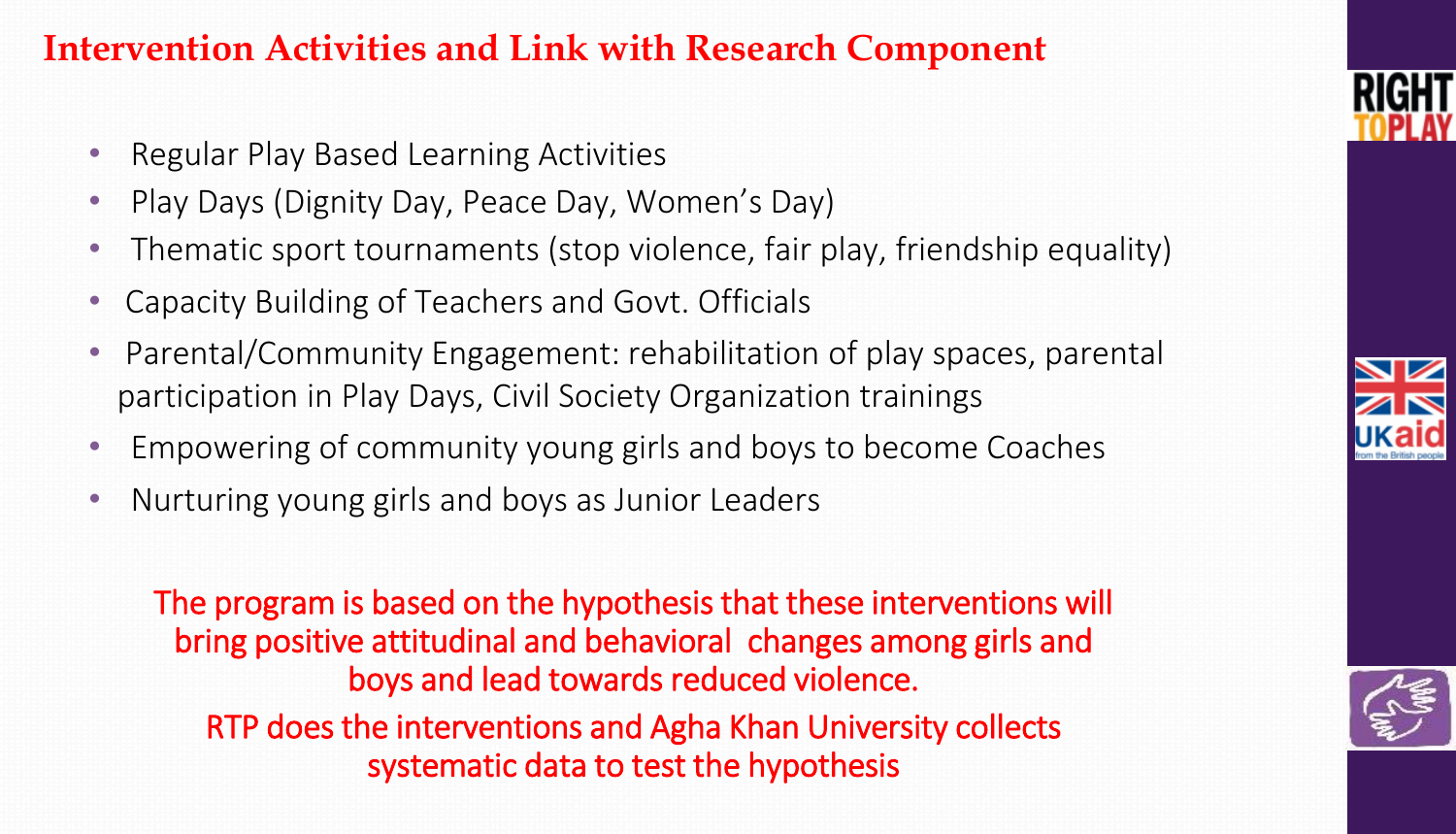# **Outreach and Scope of the Program: Hyderabad, Pakistan**



20 control & 20 intervention)



Junior Leaders 150 (50% F)



3 years (2015-2018)



**8,000 children (50%F)**

Flexibility to be willing to change plans **Patience** Caring Friendship Caring to feel and show concern for others Problem Solving Initiative Integrity<br>Perseverance Responsibility Effort<br>Sense of Humor Curiosity Organization **Effort Cooperation** 



100Teachers **Trained** (60% F)